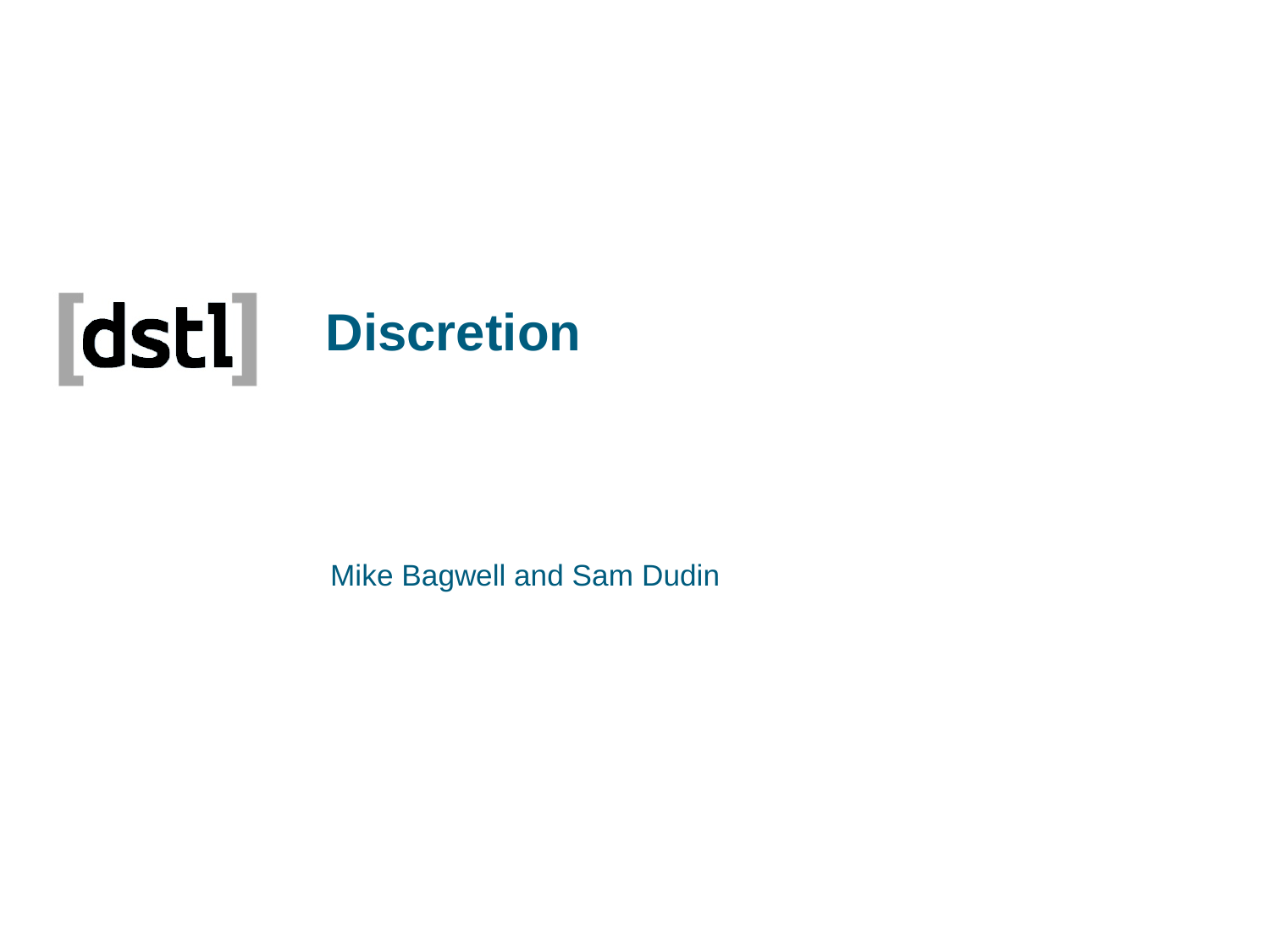#### **Overview**

- Dstl were tasked by DCDC to investigate the concept of discretion, in order to gain a better understanding of the factors that influence the choices made by HM Government when deciding whether or not to take military action.
- For this study, discretion was defined as:

#### *"Decision-makers' perceived freedom of choice over whether and how to intervene militarily"*



**© Crown Copyright Dstl 2013**

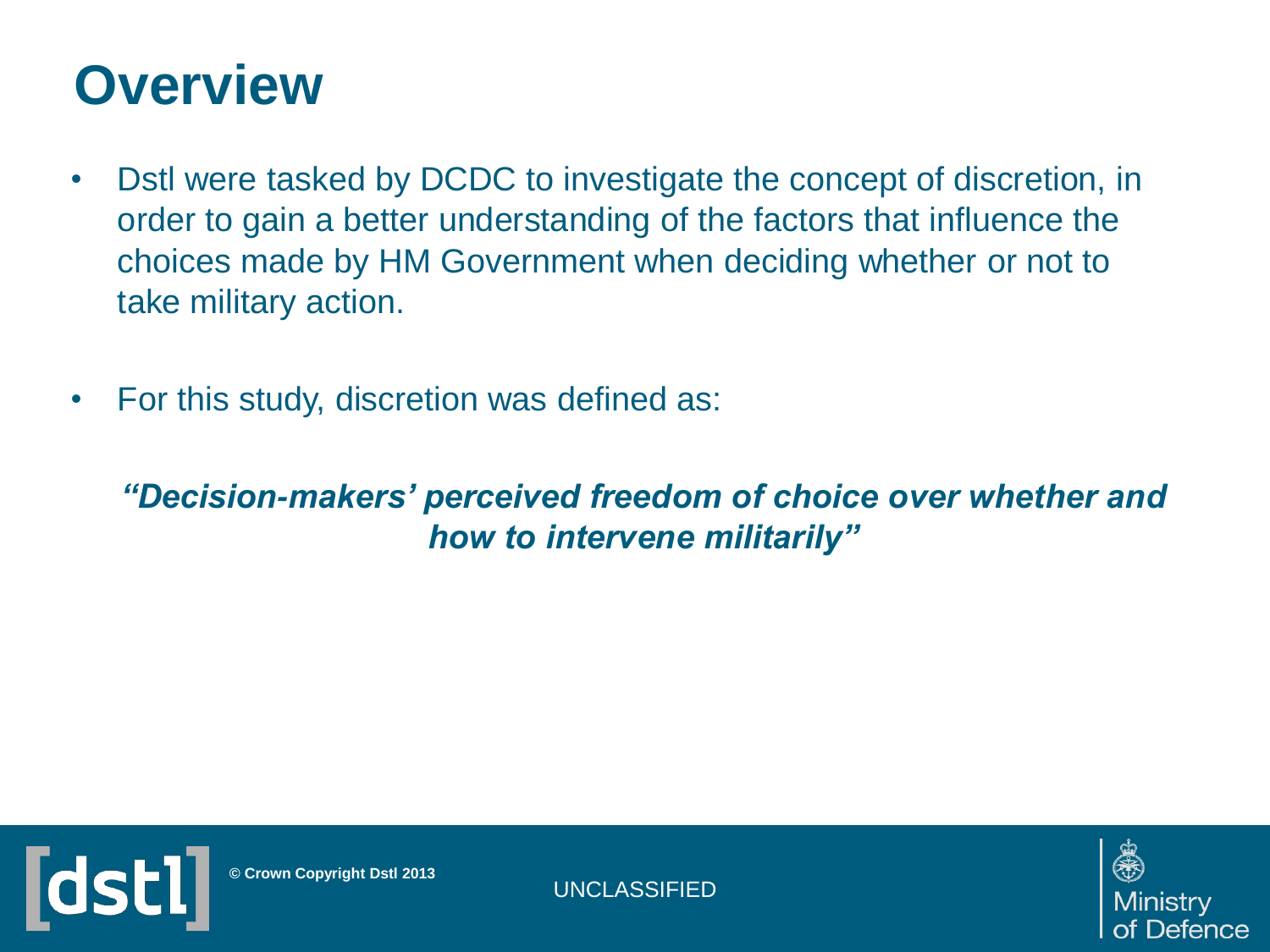# **Approach**

- Literature review:
	- Prevents 'reinventing the wheel' syndrome
	- Provides theoretical tools to help develop our understanding
- Historical Research
	- Previous quantitative research by Dstl correlated conflict onset with various factors, but had no predictive or explanatory capability
	- Therefore, opted for in-depth qualitative research
		- In-house:
			- Suez Crisis, Cuban Missile Crisis, Vietnam War, intervention in Sierra Leone
			- Experience gained enables set-up of focused EMR contracts
			- **EMR** by



- Bosnian War, Intervention in East Timor, Gulf War
- Analysis and synthesis

**Idsl** 

• Briefings and exploitation



UNCLASSIFIED **© Crown copyright 2013 Dstl 25 June 2013**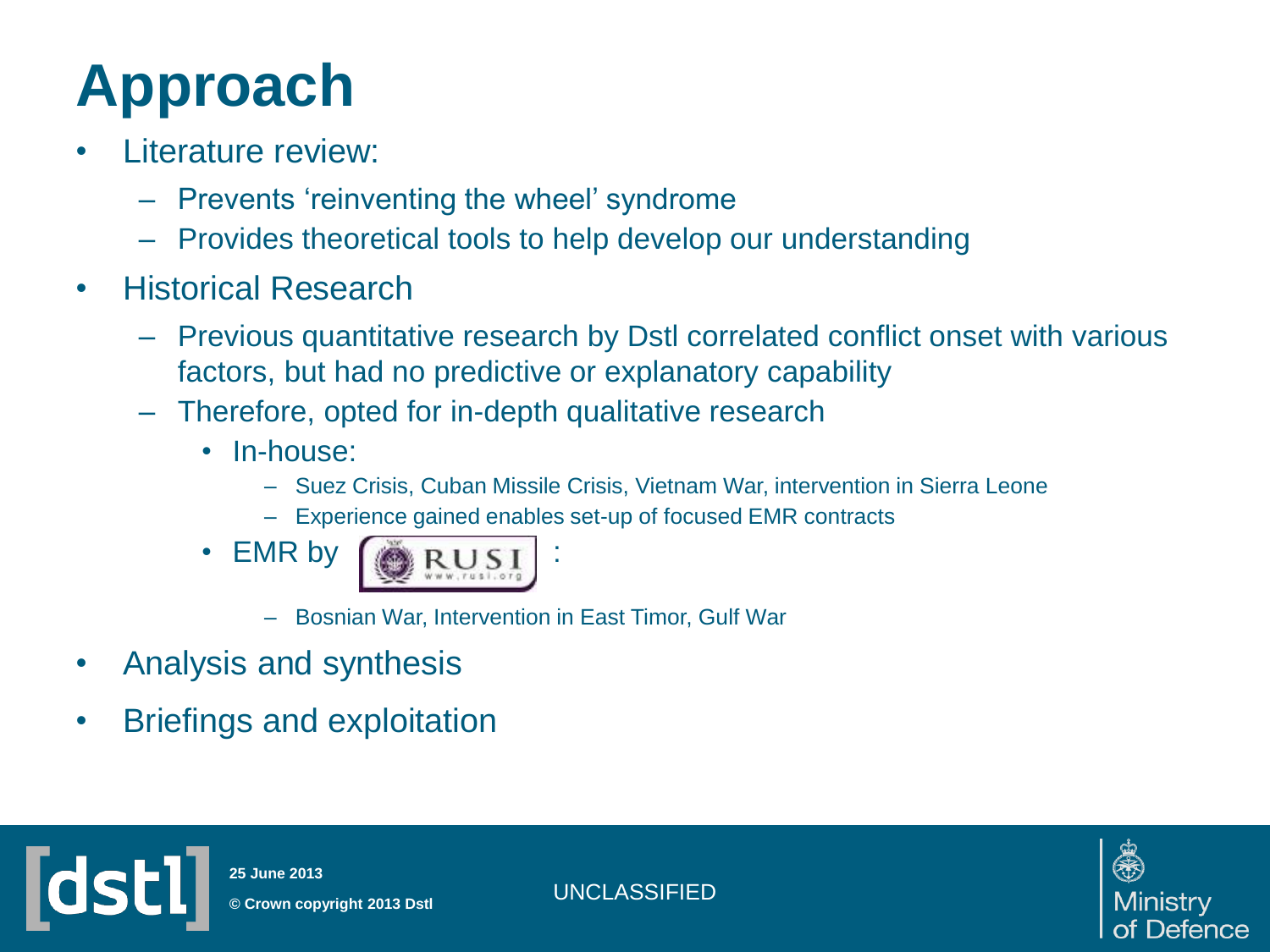#### **Literature Review**

- Little existing literature explicitly focussing on discretion
- That literature which does exist tends to make a simplistic distinction between 'wars of necessity' and 'wars of choice'
- In reality, the distinction is rarely so stark: decision-making is affected by a complex range of factors which make assessment of 'necessity' a complex and subjective process
- Organisational, political and psychological factors all have significant impacts on perceived freedom-of-choice
- Simple, quantitative approaches to explaining discretion are insufficient to explain real-world decision-making



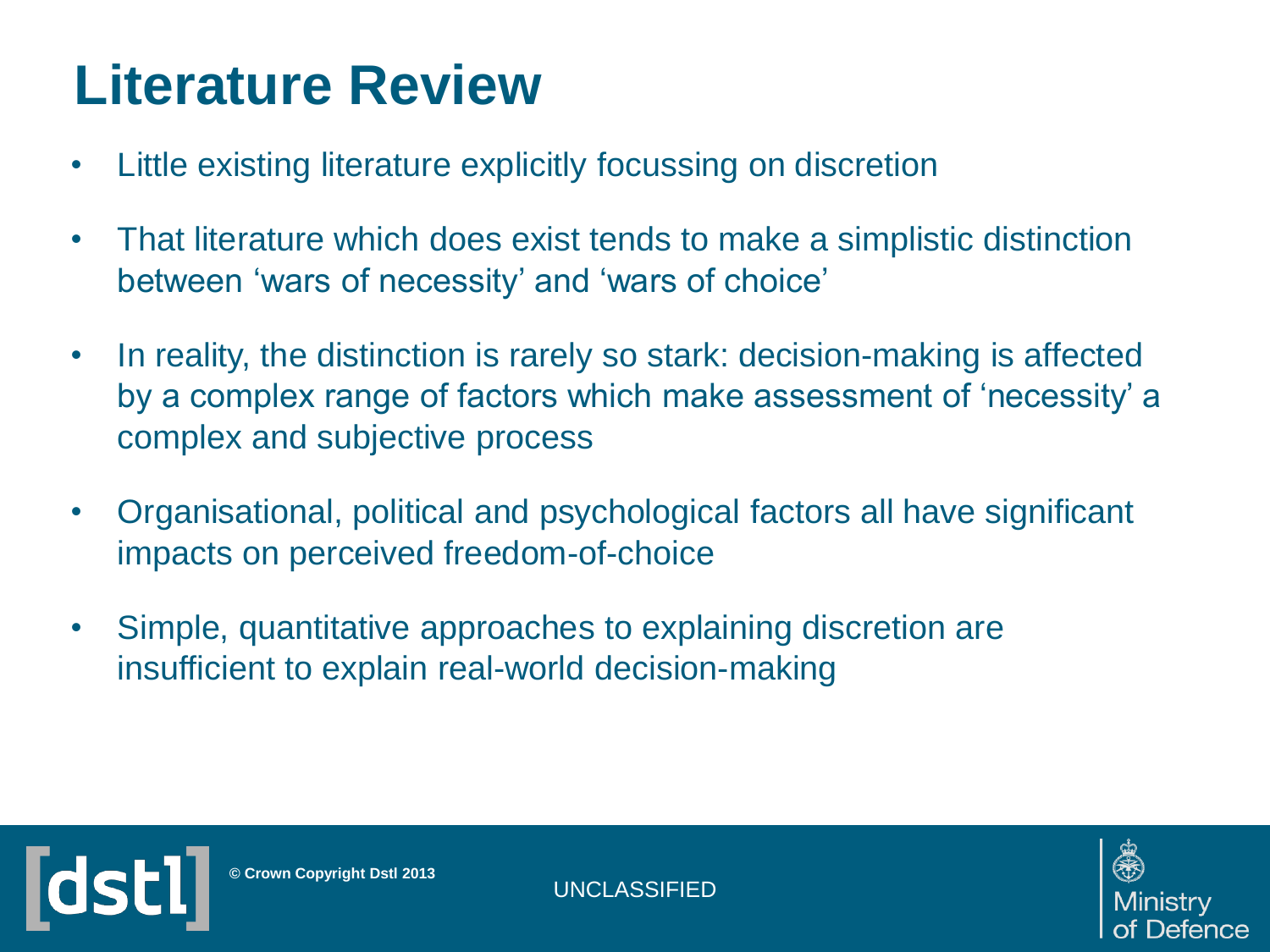#### **Insignificance of Vital National Interests**



- US deployment in Vietnam
	- Communist gains in Southeast Asia considered serious, but not critical to US interests

#### • British deployments

- British humanitarian deployments in the Balkans, East Timor and Sierra Leone primarily motivated by factors not related to vital national interests
- Cuban Missile Crisis

**dstl** 

– Vital interests more clearly at stake, but use of military force was still discretionary





**© Crown Copyright Dstl 2013**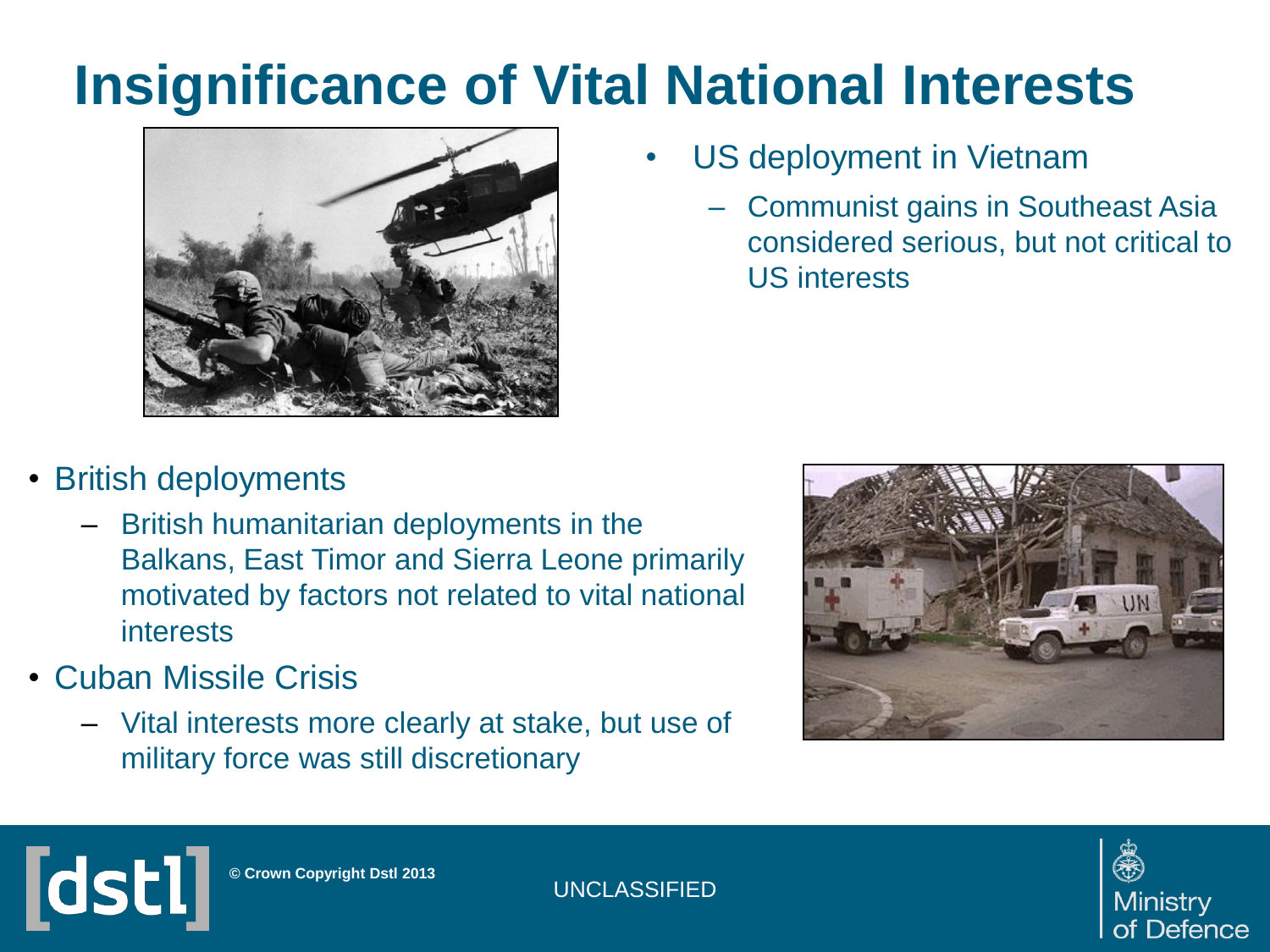# **Players and Spectators (1)**



- Expectations of allies are linked to costs of non-involvement in conflicts
	- Reputation, rhetoric, alliances, professed grand strategy and statements of ambition create an image of a nation being a player or a spectator
	- Allies will expect a self-professed player to play, raising the costs of merely being a spectator.
- Discretion diminishes once player image established
	- E.g. Britain regarding East Timor and Sierra Leone, US in Cuba
- Involvement in a conflict signals intent, and can lead to mission creep
	- E.g. Defence engagement and upstream activities in Vietnam and Sierra Leone





**© Crown Copyright Dstl 2013**

**ldsti**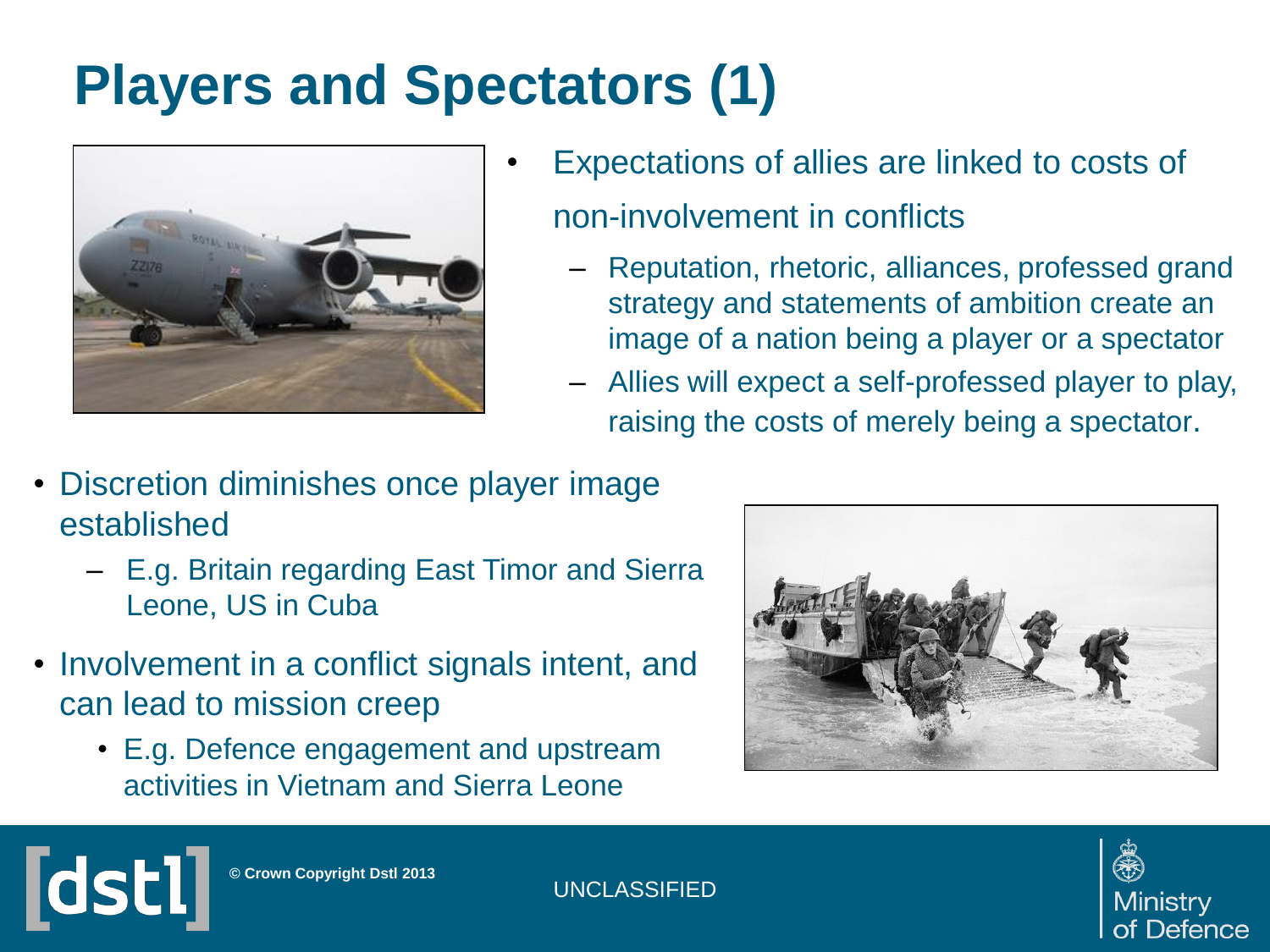# **Players and Spectators (2)**

- The US expects allies to lead on crises in their own 'backyard'
	- E.g. UK and France in Libya and Balkans, and Australia in East Timor





- Formal alliances generate expectations, regardless of military capability
	- E.g. US pressurised New Zealand into Vietnam combat deployment
- However, creating a spectator image can minimise costs of noninvolvement
	- E.g. British non-deployment in Vietnam War

**© Crown Copyright Dstl 2013**

**ldst** 

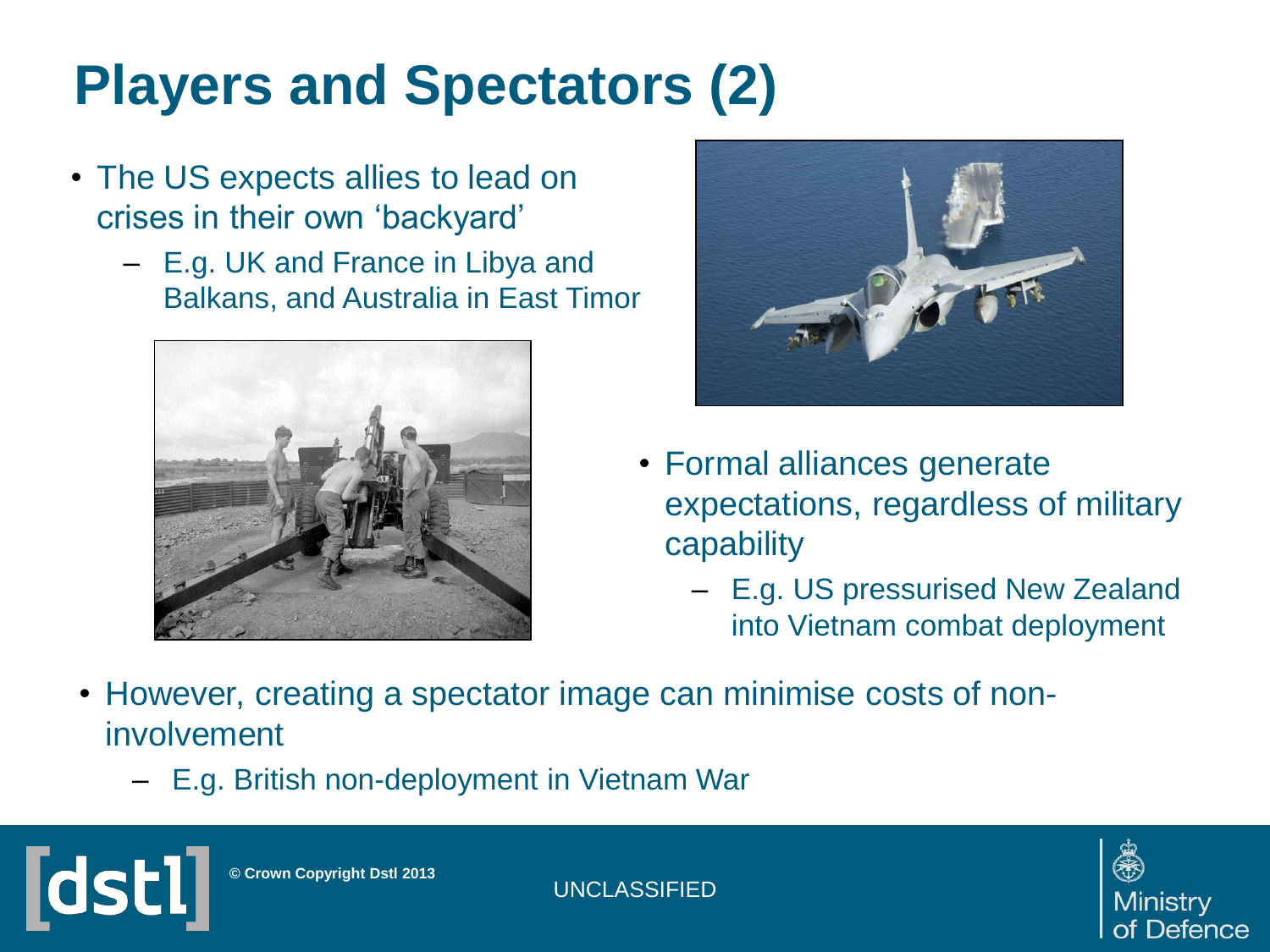# **Organisational Factors**

- Subordinate actors can significantly affect the discretion available to senior decision-makers
- Decisions taken by those at a senior level do not necessarily get enacted as intended



#### – Cuban Missile Crisis

- Actions by junior military personnel could have significantly escalated the crisis
- The State Department failed to act on a direct presidential order to prepare the diplomatic ground for removal of missiles from Turkey
- Sierra Leone
	- Decision-makers forced to react to the consequences of subordinates acting on their own initiative and exceeding their mandate



**© Crown Copyright Dstl 2013**

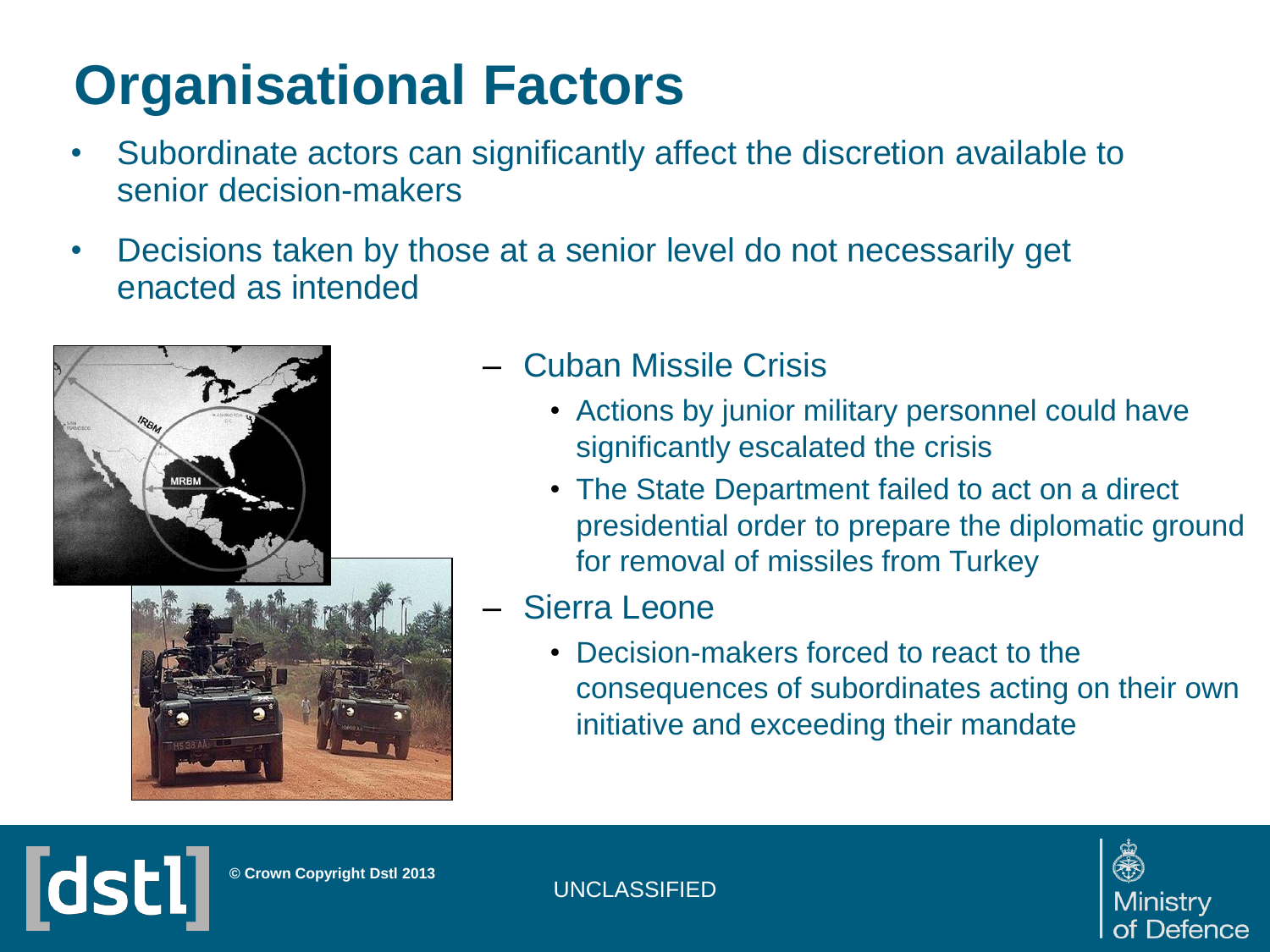#### **Personal attributes of decision-makers**

- Fundamental, and often ignored, determining factors in decision-making are the decision-makers themselves
- Personal factors that can affect decision-makers include:
	- Their personalities
	- Genuine moral and ethical considerations
	- Their personal interpretation of historical analogies when considering options
	- Their previous experience in initiating combat deployments





**© Crown Copyright Dstl 2013**

**Tdstl**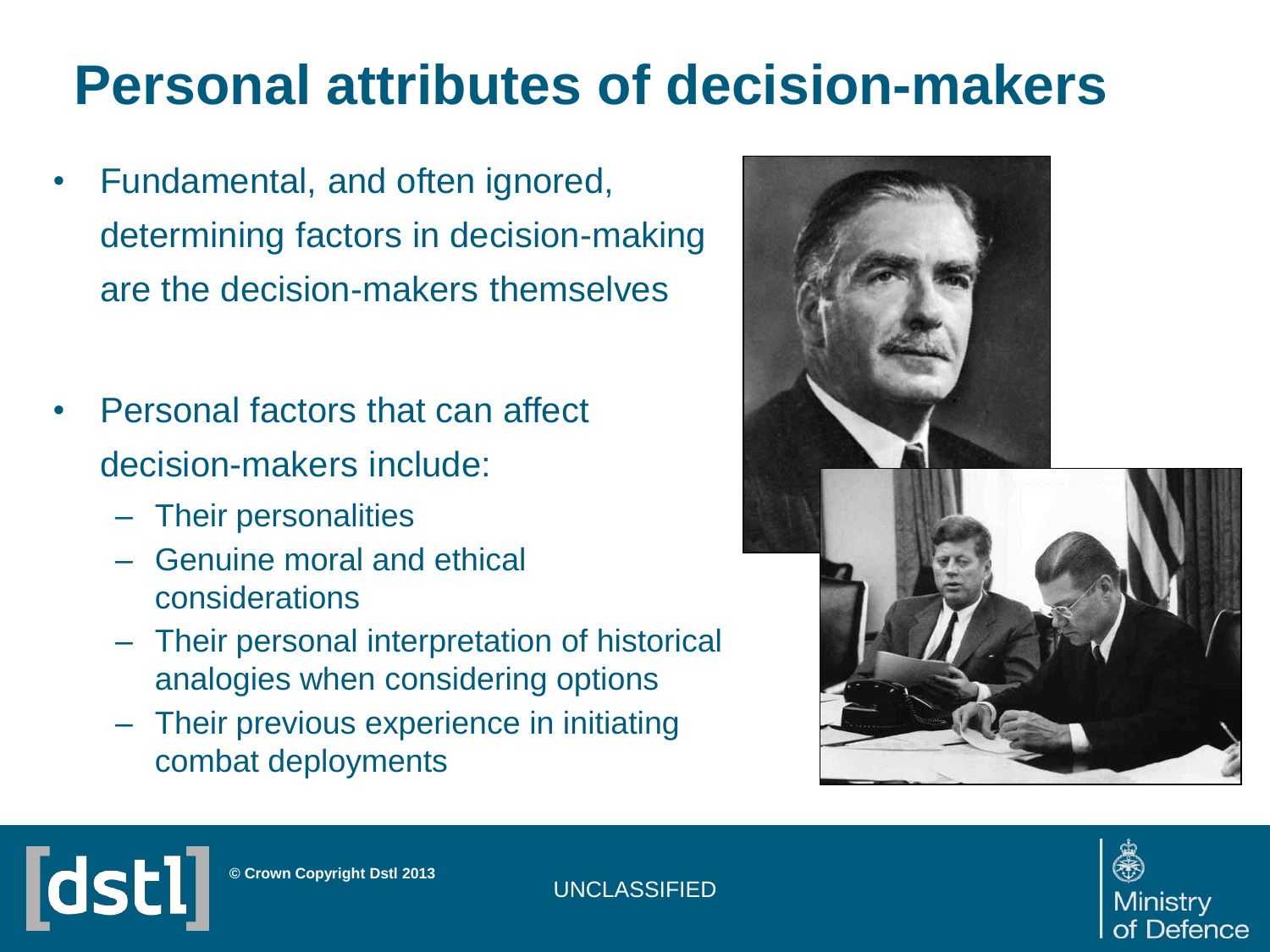#### **Domestic Politics**



- Level of support in Parliament/Congress can significantly impact decision makers' discretion.
	- During the Vietnam War, a British combat deployment would likely have collapsed the Labour government
- The US election cycle has an impact on US discretion:
	- Imminent elections delayed US retaliatory action in Vietnam
	- Upcoming elections impacted on Clinton's ability to avoid a deployment in the Balkans, for fear of appearing weak



**© Crown Copyright Dstl 2013**

**Tdsti**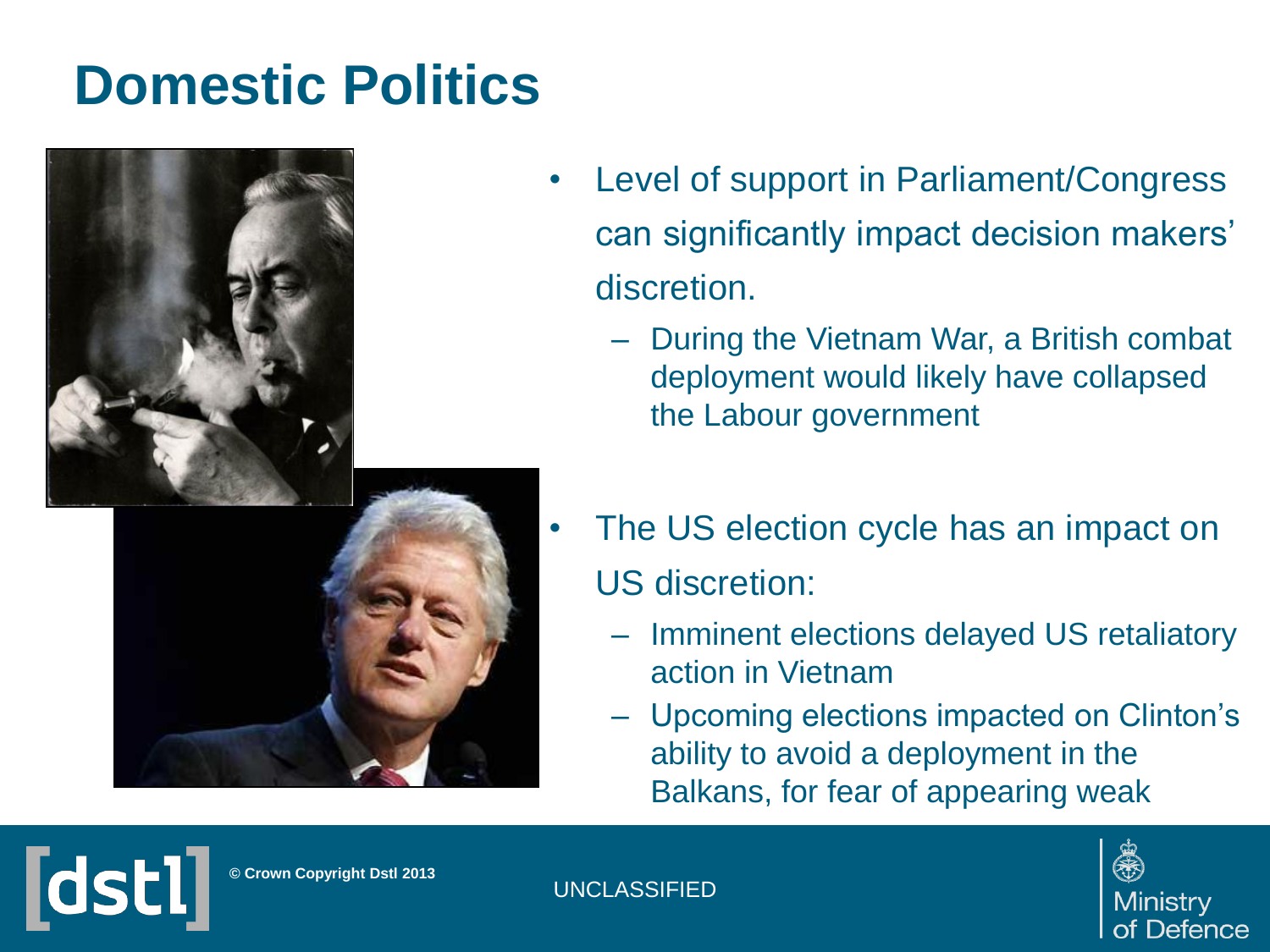# **Military Capabilities and Doctrine**

- Military capabilities can either enhance or constrain perceived discretion:
	- Presence of Gurkhas in Brunei enabled rapid response to the East Timor crisis
	- Lack of a realistic 'surgical strike' option in the Cuban Missile Crisis forced Kennedy to seek alternatives
- Flawed doctrine and planning assumptions can reduce discretion:
	- Planning assumptions left Britain unable to respond rapidly to the Suez crisis
	- The USAF's adherence to doctrine during the Cuban Missile Crisis exasperated Kennedy and precluded the use of airstrikes
- However, effective doctrine can enhance discretion:
	- Sierra Leone provided an opportunity to validate the concept of rapid reaction forces



**© Crown Copyright Dstl 2013**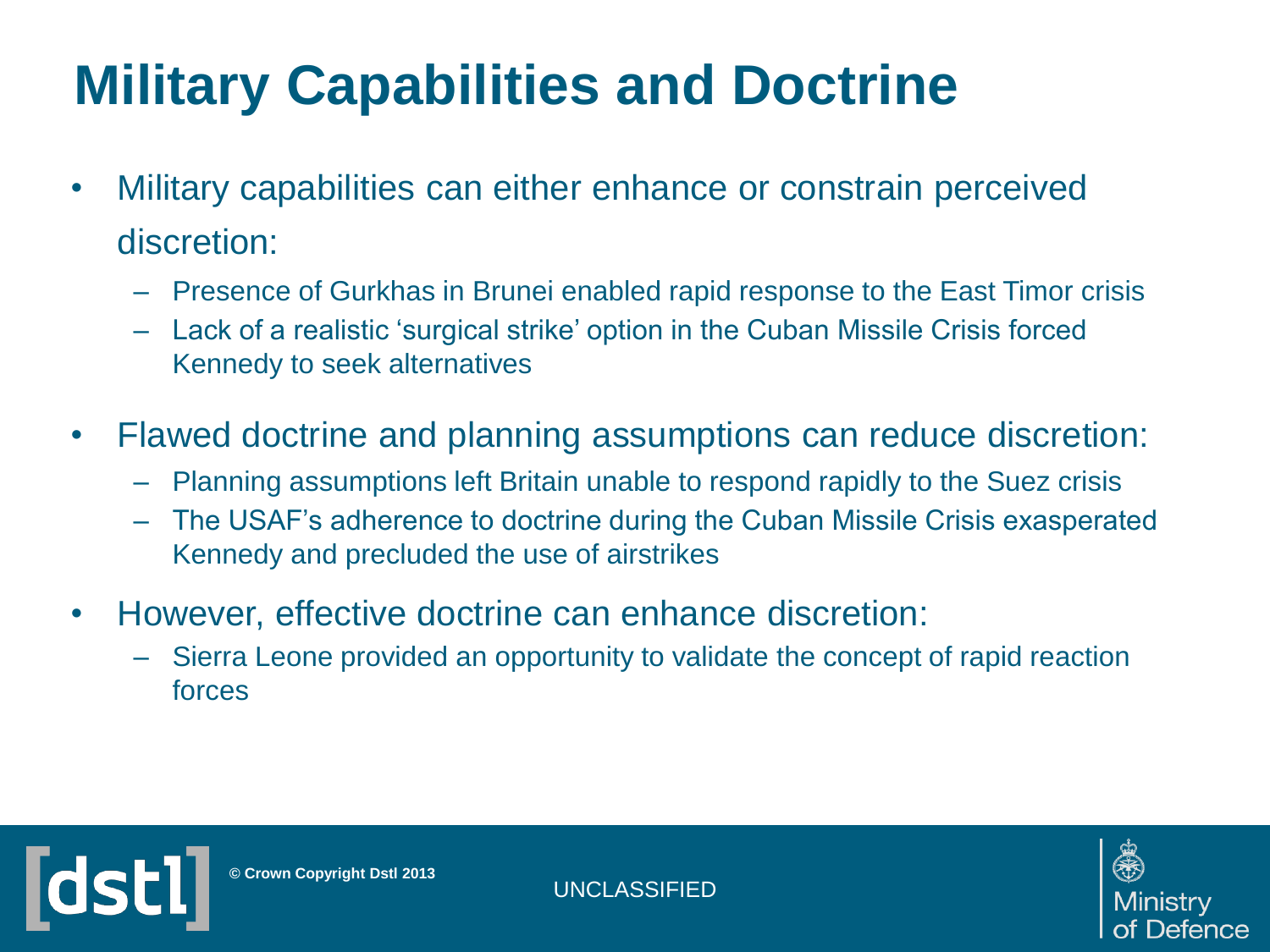# **Military Advice is Often Ignored**

• Often, perceived lack of military capability has little or no bearing on decision-makers' discretion





- Major ignored military advice that the MoD was not well structured for peacekeeping in the Balkans, and that 400,000 NATO troops would be required for a ground operation
- Eden pressed ahead with plans to re-take the Suez canal despite advice that the armed forces were not configured to do so
- Military advice against deployment to Northern Ireland ignored



**© Crown Copyright Dstl 2013**

**Idsti**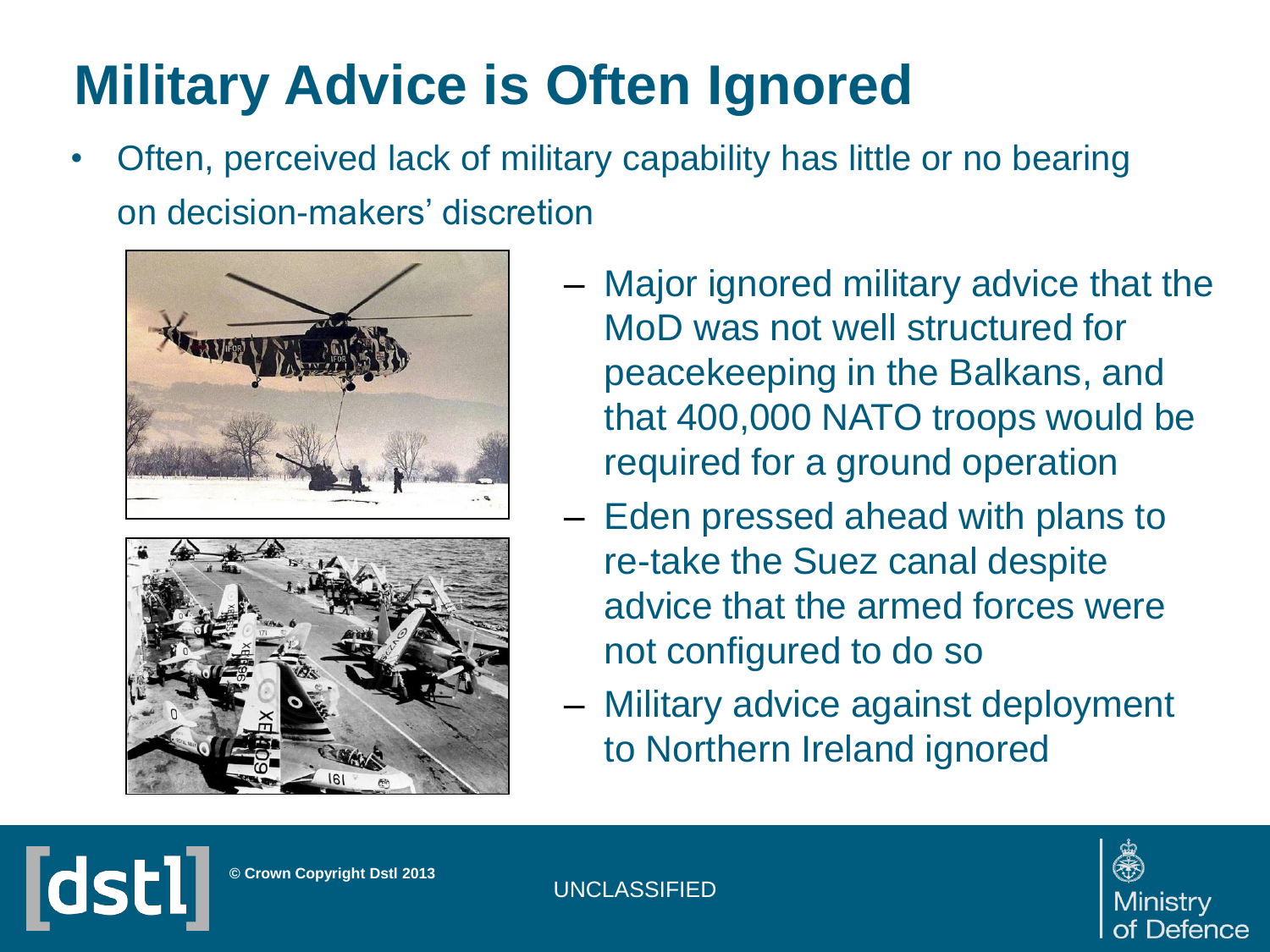# **Summary and Implications**

- It is misleading to assume increasing levels of discretion in the future
	- Decision-makers choose to engage in 'discretionary' conflicts for a range of factors outside of the military's control
	- Vital interests often not at stake, defence policy frequently ignored, planning assumptions often false
- UK discretion will continue to be closely linked to its foreign policy objectives
	- It should not be assumed that conflict prevention activities and closer links with allies will reduce the requirement to commit military force
- It is prudent to ensure that the MoD is best-placed to respond flexibly and effectively to a wide range of contingencies
	- Military can play a positive role in shaping the thinking of leaders



**© Crown Copyright Dstl 2013**

**Idsl**